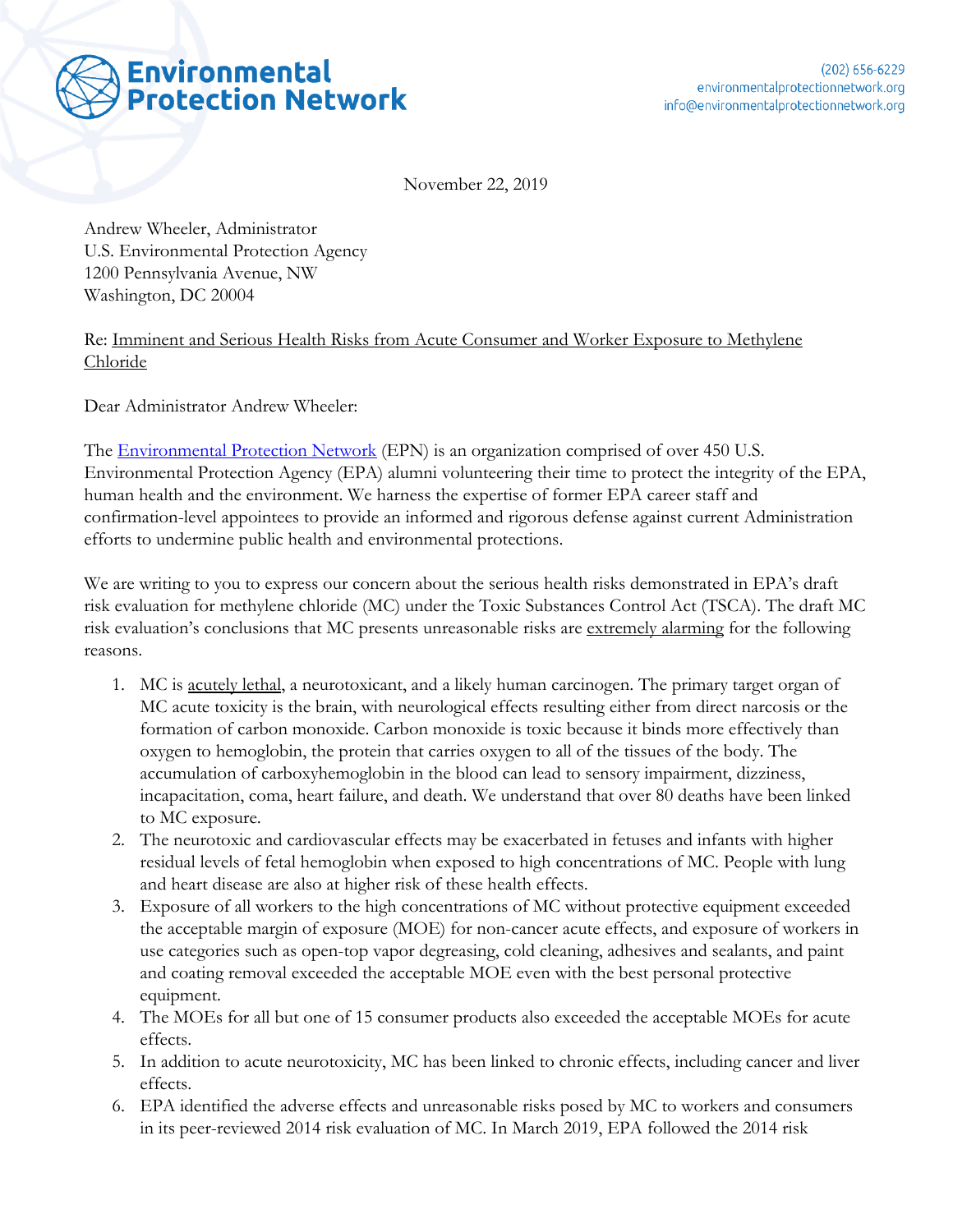assessment with a rule prohibiting MC in consumer paint removal products but did nothing to address the risks posed to workers.

7. Since the usual timeline for completion of a risk evaluation and regulatory action under TSCA is several years, consumers and workers will continue to be exposed to MC and at risk of these serious effects for an additional, inordinate period of time if the agency follows a "business as usual" scenario. This will likely lead to additional deaths.

Under TSCA section 6(a) (15 U.S.C. 2605(a)), if EPA determines after a risk evaluation that a chemical substance "presents an unreasonable risk of injury to health or the environment, without consideration of costs or other non-risk factors, including an unreasonable risk to a potentially exposed or susceptible subpopulation identified as relevant to the risk evaluation, under the conditions of use," EPA by rule must "apply one or more requirements to the extent necessary so that the chemical substance or mixture no longer presents such risk." TSCA Section 6(d) gives EPA authority to declare a proposed rule under section 6(a) immediately effective when it is "likely to result in an unreasonable risk of serious or widespread injury to health" before completion of the rulemaking process.

Although this risk evaluation is only a draft, EPA has already determined that MC poses an unreasonable risk in its 2014 risk evaluation and 2019 ban on paint removers for consumer use. Therefore, it is irresponsible for EPA to further delay taking action to protect workers. We urge EPA to take action now. To ensure that the acute effects are addressed as soon as possible, the agency should regulate the hazards of MC in two separate stages. The first stage should begin now and should focus on the risks posed by acute neurotoxicity. The first stage should:

- Use an immediately effective final rule under section 6(d) to ban MC from all consumer products in addition to the paint removers banned earlier this year.
- Ban MC from commercial applications where the MOE exceeds safe levels, such as vapor degreasing, cold cleaning, adhesives and sealants, paint and coating removal, and dry-cleaning solvent applications.
- Require downstream notification of this prohibition throughout the supply chain.
- Require strong warnings of the risks of death and brain damage on labels and safety data sheets for the remaining MC-containing products in commerce.
- Place MC on the "risk list" authorized by section 5(b)(4) as a chemical that "present[s] or may present an unreasonable risk to human health and the environment."

The second stage of regulation should focus on the chronic exposures and cancer endpoints and any remaining uses of MC that present an unreasonable risk that are not restricted in the first stage. These uses should be regulated to the extent necessary to eliminate unreasonable risks. These restrictions should be imposed through the normal TSCA section 6(a) rulemaking process.

Respectfully submitted,

Michelle Roos Executive Director Environmental Protection Network

cc: Alexandra Dunn David Fischer